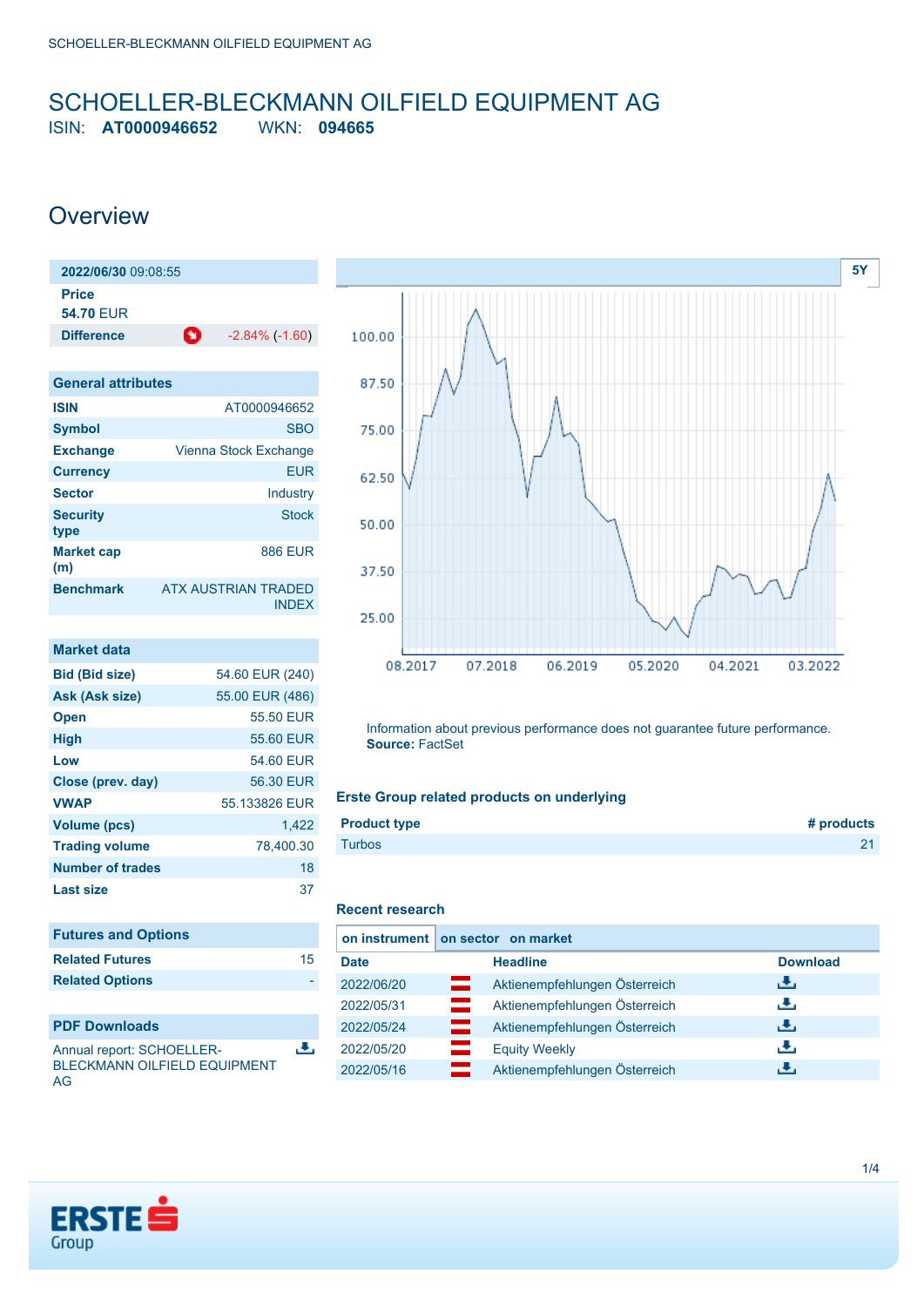# Details

**2022/06/30** 09:08:55 **Price**

**54.70** EUR

**Difference** -2.84% (-1.60)

| <b>General attributes</b> |                                            |  |
|---------------------------|--------------------------------------------|--|
| <b>ISIN</b>               | AT0000946652                               |  |
| <b>Symbol</b>             | <b>SBO</b>                                 |  |
| <b>Exchange</b>           | Vienna Stock Exchange                      |  |
| <b>Currency</b>           | <b>EUR</b>                                 |  |
| <b>Sector</b>             | Industry                                   |  |
| <b>Security</b><br>type   | Stock                                      |  |
| <b>Market cap</b><br>(m)  | <b>886 EUR</b>                             |  |
| <b>Benchmark</b>          | <b>ATX AUSTRIAN TRADED</b><br><b>INDFX</b> |  |

| Market data             |                 |
|-------------------------|-----------------|
| <b>Bid (Bid size)</b>   | 54.60 EUR (240) |
| Ask (Ask size)          | 55.00 EUR (486) |
| <b>Open</b>             | 55.50 EUR       |
| <b>High</b>             | 55.60 EUR       |
| Low                     | 54.60 EUR       |
| Close (prev. day)       | 56.30 EUR       |
| <b>VWAP</b>             | 55.133826 EUR   |
| <b>Volume (pcs)</b>     | 1.422           |
| <b>Trading volume</b>   | 78.400.30       |
| <b>Number of trades</b> | 18              |
| Last size               | 37              |

| <b>Performance and Risk</b> |           |           |            |
|-----------------------------|-----------|-----------|------------|
|                             | 6M        | 1Y        | 3Y         |
| Perf $(\%)$                 | $+82.30%$ | $+54.02%$ | $-25.17\%$ |
| Perf (abs.)                 | $+25.10$  | $+19.50$  | $-18.70$   |
| <b>Beta</b>                 | 0.47      | 0.60      | 1.00       |
| <b>Volatility</b>           | 51.81     | 44.41     | 52.53      |



Information about previous performance does not guarantee future performance. **Source:** FactSet

| 55.44 EUR (35,329)     |
|------------------------|
| 59.84 EUR (47,570)     |
| 51.16 EUR (56,298)     |
| 40.56 EUR (45,572)     |
| 66.90 EUR (2022/05/23) |
| 31.05 EUR (2022/01/03) |
| 66.90 EUR (2022/05/23) |
| 28.15 EUR (2021/08/20) |
|                        |

**Erste Group related products on underlying**

| <b>Product type</b> | # products |
|---------------------|------------|
| <b>Turbos</b>       | 21         |

## **All listings for SCHOELLER-BLECKMANN OILFIELD EQUIPMENT AG**

| Exchange $\bigoplus$  | <b>Date</b>    | Time Price |                      | <b>Trading</b><br>volume (mio.) trades | <b>Number of</b> |
|-----------------------|----------------|------------|----------------------|----------------------------------------|------------------|
| Xetra                 | 2022/<br>06/29 |            | 17:35 56.30 EUR 0.01 |                                        |                  |
| Vienna Stock Exchange | 2022/          |            | 09:08 54.70 EUR 0.08 |                                        | 18               |

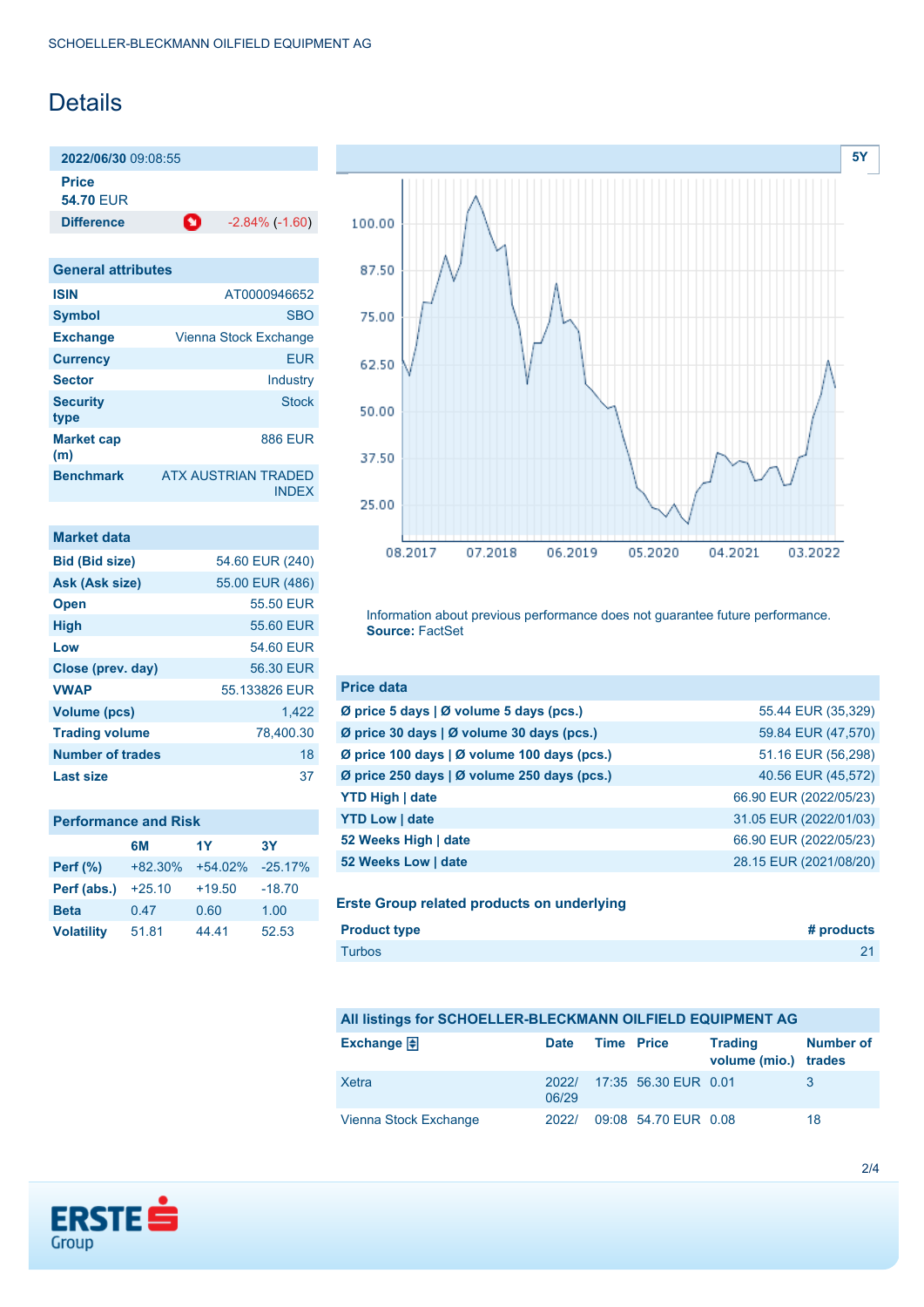|                                                          | 06/30          |                      |   |
|----------------------------------------------------------|----------------|----------------------|---|
| <b>Tradegate</b>                                         | 2022/<br>06/30 | 09:04 55.00 EUR 0.00 | 1 |
| <b>Stuttgart</b>                                         | 2022/<br>06/30 | 08:05 55.50 EUR 0.00 | 1 |
| <b>Munich</b>                                            | 2022/<br>06/30 | 08:03 56.20 EUR 0.00 | 1 |
| London Stock Exchange<br><b>European Trade Reporting</b> | 2022/<br>06/30 | 09:04 55.75 EUR 0.00 | 1 |
| <b>Hanover</b>                                           | 2022/<br>06/30 | 08:03 55.30 EUR 0.00 | 1 |
| Hamburg                                                  | 2022/<br>06/30 | 08:03 55.30 EUR 0.00 | 1 |
| Frankfurt                                                | 2022/<br>06/30 | 08:05 55.20 EUR 0.00 | 1 |
| <b>FINRA other OTC Issues</b>                            | 2022/<br>06/17 | 16:50 58.70 USD 0.01 | 1 |
| <b>Duesseldorf</b>                                       | 2022/<br>06/30 | 09:05 54.50 EUR 0.00 | 3 |
| <b>Berlin</b>                                            | 2022/<br>06/30 | 08:08 55.40 EUR 0.00 | 1 |